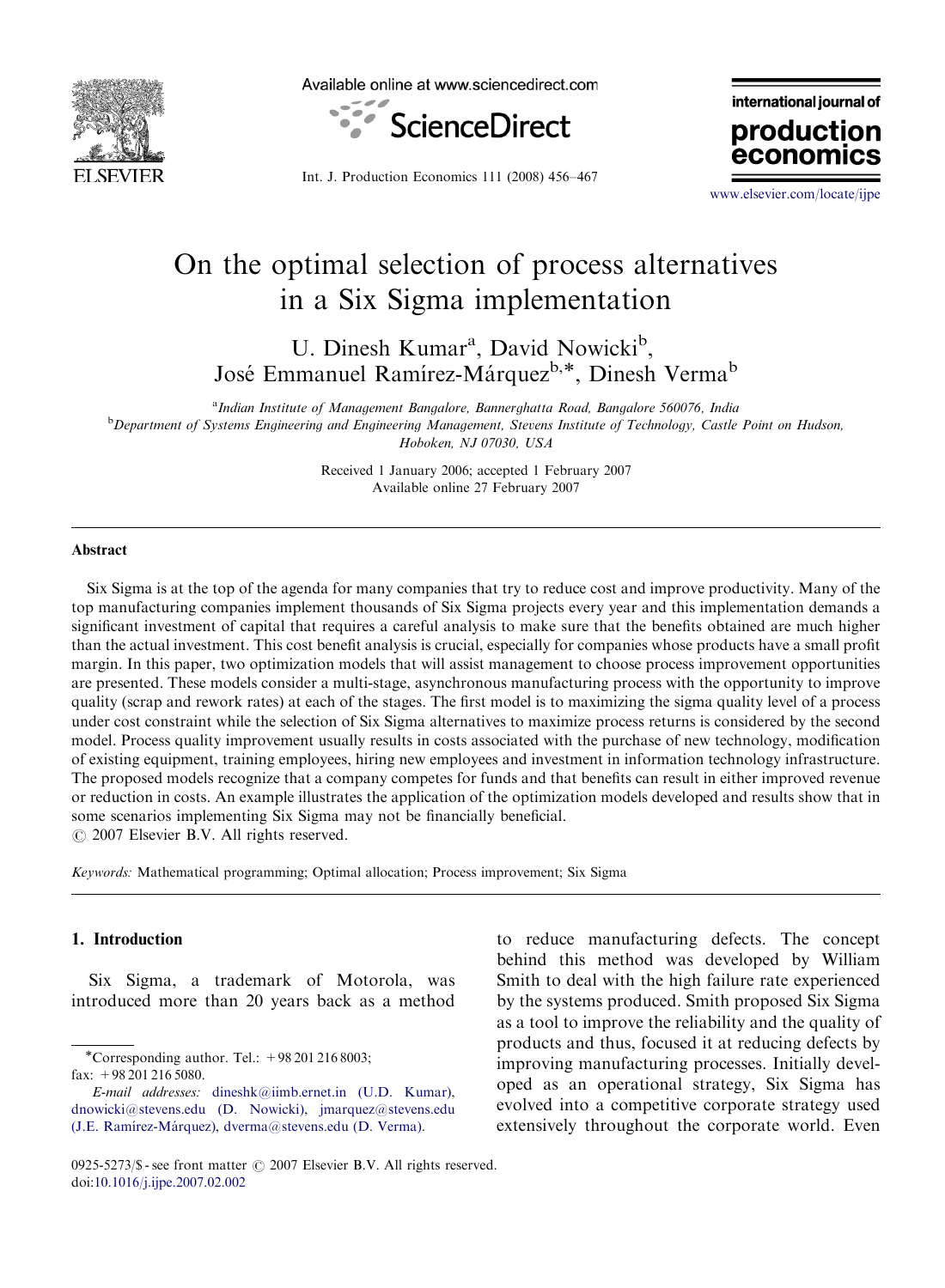#### Nomenclature

| <i>i</i> th stage of process, $i = 1, , n$ |  |
|--------------------------------------------|--|
|                                            |  |

Y Process yield

| j             | <i>j</i> th defect type for each stage, $j = 1,2$ . |
|---------------|-----------------------------------------------------|
|               | $(1 = \text{scrap}, 2 = \text{rework})$             |
| k             | kth Six Sigma implementation alterna-               |
|               | tive, $k = 1, , q_i$                                |
| $f_{ij}$      | Rate of defect type $j$ at state $i$                |
| $r_{ijk}$     | Rate of defect type $j$ for alternative $k$ in      |
|               | state <i>i</i>                                      |
| $\delta_{ik}$ | Decision variable related to the kth                |
|               | process alternative for the <i>i</i> th stage       |
| L             | Number of units that are processed at the           |

 $I_i$  Number of units that are processed at the ith stage

 $U$  Unit selling price

traditional companies that adhere to conventional management frameworks have started embracing Six Sigma as a method of substance with the potential to increase market share and profitability [\(Harry, 1998](#page--1-0)). The benefits of implementing Six Sigma programs have been extensively reported in the literature [\(Hendricks and Kelbaugh, 1998;](#page--1-0) [Hahn](#page--1-0) [et al., 1999;](#page--1-0) [Lanyon, 2003](#page--1-0); [Robinson, 2005\)](#page--1-0) and range from the simple reduction in the number of manufacturing defects to the improvement of the market share and the competitive advantage of a company. In this sense, [Anon \(2003\)](#page--1-0) conducted a study of 13 high profile corporate houses in the US from a wide variety of industries and reported that Six Sigma programs returned more than double the investment.

However, as discussed by [Deleryd \(1999\),](#page--1-0) with the increasing number of organizations using process capability studies, warnings have been launched that imprudent use of numerical measures of capability, might lead the user to make erroneous decisions. In this respect, recently there have been many cases reported in the literature where Six Sigma has failed to deliver the desired results. [Zimmerman and Weiss \(2005\),](#page--1-0) quote a survey conducted by Aviation Week magazine among major aerospace companies, which reported that less than 50% of the companies expressed satisfaction with results from Six Sigma projects, nearly 20% were somewhat satisfied and around 30% were dissatisfied. Even at these levels of satisfaction, Six Sigma has been accounted to do better than many other process improvement techniques. [Zimmerman](#page--1-0)

| $c_i^m$                       | Marginal production cost of an item at          |
|-------------------------------|-------------------------------------------------|
|                               | the <i>i</i> th stage                           |
| $Q_{ik}$                      | Implementation cost for the kth process         |
|                               | alternative for the <i>i</i> th stage           |
| S                             | Raw material available at the first stage       |
| D                             | Process demand                                  |
| B                             | Budget available for Six Sigma alterna-         |
|                               | tives                                           |
| $K_i$                         | Production capacity for the <i>i</i> th produc- |
|                               | tion stage                                      |
| $R_i$                         | Amount of rework resulting from the <i>i</i> th |
|                               | stage                                           |
| $c_i^{\mathsf{R}}$<br>$c_i^X$ | Rework cost at the <i>i</i> th stage            |
|                               | Scrap cost at the <i>i</i> th stage             |
| $Z^+$                         | Set of positive integers                        |
|                               |                                                 |

[and Weiss \(2005\)](#page--1-0) also point that 60% of the companies in the survey selected opportunities for improvement on an ad-hoc basis and only  $31\%$ relied on portfolio approach. It is interesting to note that companies that used a portfolio approach gained better results.

As illustrated in Table 1, Six Sigma is the process management tool that has yielded the greatest results ([Dusharme, 2006](#page--1-0)). Moreover, the fact that in this table Six Sigma is ranked much higher than other process improvement techniques, illustrates the effect of concurrently implementing various process improvement techniques given that most of these techniques constitute the Six Sigma toolbox. This fact is important because none of the remaining quality improvement initiatives have much application outside manufacturing industry.

Although Six Sigma was originally conceived to reduce waste due to process deficiencies in

| Table |  |
|-------|--|
|-------|--|

Rating of process improvement techniques ([Dusharme, 2006](#page--1-0))

| Process improvement tool    | Impact $(\% )$ |  |
|-----------------------------|----------------|--|
| Six Sigma                   | 53.60          |  |
| Process mapping             | 35.30          |  |
| Root cause analysis         | 33.50          |  |
| Cause and effect analysis   | 31.30          |  |
| <b>ISO 9001</b>             | 21.00          |  |
| Statistical process control | 20.10          |  |
| Total quality management    | 10.30          |  |
| Malcolm Baldridge criteria  | 9.80           |  |
| Knowledge management        | 5.80           |  |